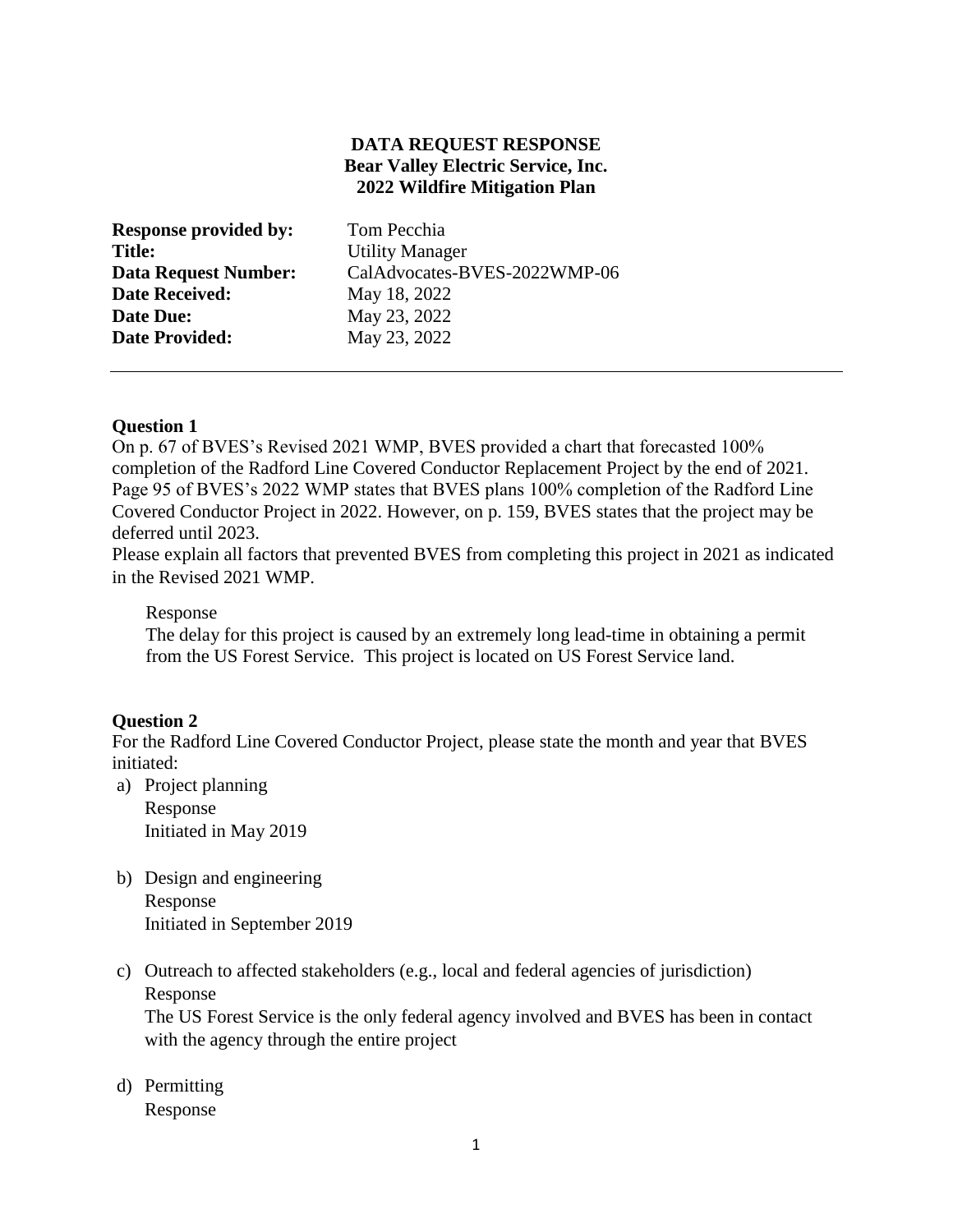Initiated in December 2019

e) Construction

Response

Construction is planned to begin in Summer/Fall 2022 or Spring 2023, depending on when the permit from the US Forest Service is obtained.

# **Question 3**

For the Radford Line Covered Conductor Project, please state the month and year that BVES completed or currently plans to complete:

- a) Project planning Response Completed in September 2019
- b) Design and engineering Response Completed in December 2019
- c) Permitting Response BVES is uncertain when a permit will be obtained from the US Forest Service.
- d) Construction

Response

If a permit can be obtained quickly, construction is planned to take place in Summer/Fall 2022. If there are additional delays in obtaining a permit, construction is planned for Spring/Summer 2023.

# **Question 4**

BVES has deferred the Radford Line Covered Conductor Replacement Project several times: • 2019 WMP, p. 23: Planned to complete Radford Line Covered Conductor Replacement Project in 2019, with possible deferral to 2020.

• Revised 2020 WMP, p. 131: Estimated completion of the project in October 2021. • Revised 2021 WMP, p. 87: Project on track for completion in 2021.

- 2022 WMP, pp. 95 and 159: Estimated completion in 2022, possible deferral to 2023.
- a) Please list all factors that have contributed to the deferral of the Radford Line Covered Conductor Project from the original plan to complete the project in 2019.

# Response

The delay for this project is caused by an extremely long lead-time in obtaining a permit from the US Forest Service. This project is located on US Forest Service land.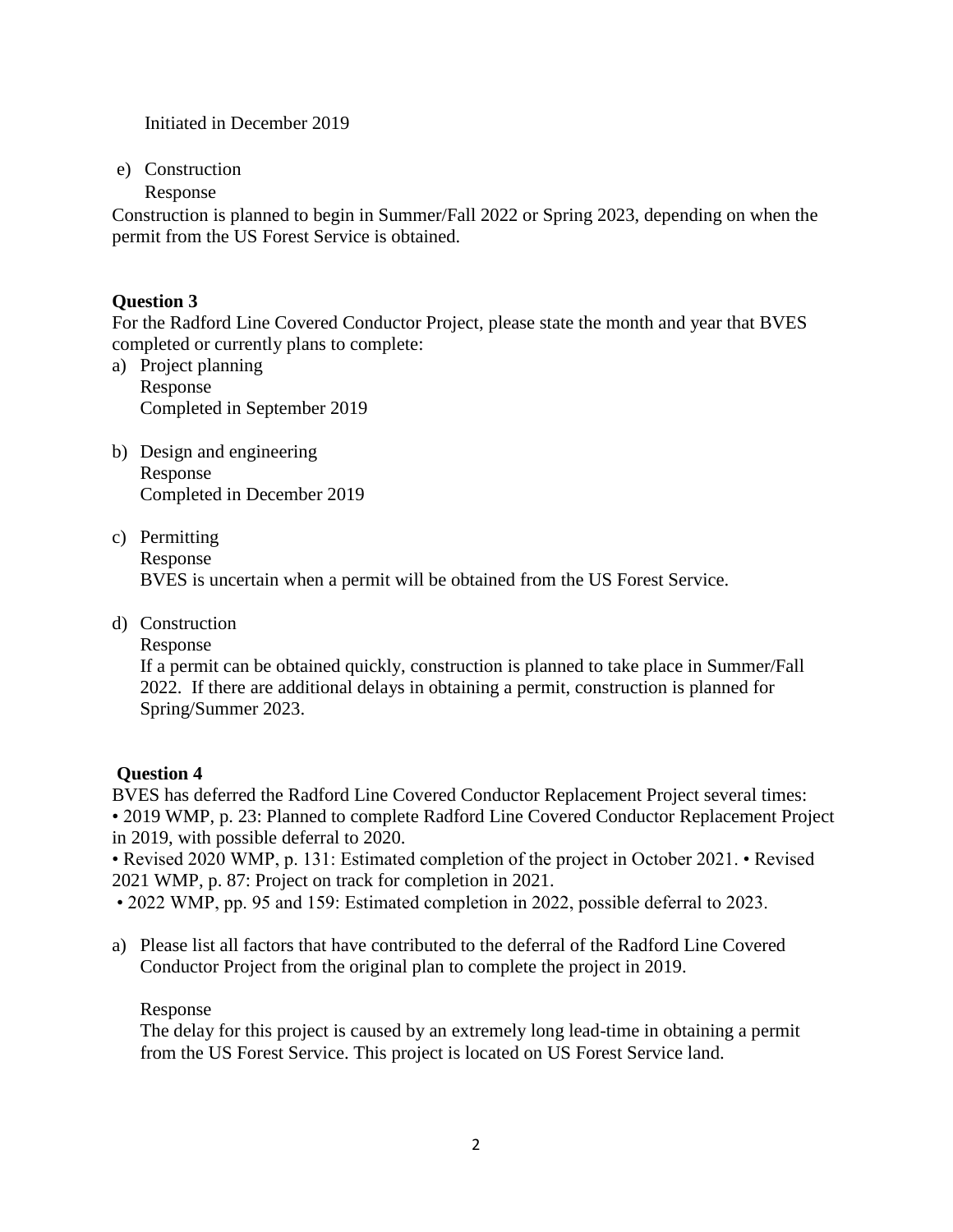b) For each factor listed in response to part (a), please list the actions BVES has taken to mitigate these factors and prevent the project from being deferred to 2023.

### Response

BVES is in frequent contact with US Forest Service representatives and BVES contractors to help expedite the permitting process.

c) Please list any factors that BVES anticipates may cause the completion of the Radford Line Covered Replacement Project to be deferred until later than 2023.

#### Response:

Based on BVES conversations with the US Forest Service, BVES is confident that the permit will be obtained sometime in 2022. However, BVES does not control when the permit will be issued.

d) For each factor listed in response to part (c), please list the actions BVES has taken to mitigate these factors and prevent the project's completion from being deferred beyond 2023.

# Response

BVES is in frequent contact with US Forest Service representatives and our contractors to help expedite the permitting process.

# **Question 5**

Table 12 of BVES's Revised 2021 WMP stated that BVES planned to remove 100 tree attachments in 2021 and 100 more in 2022. P. 96 of BVES's 2022 WMP states that BVES's target number of tree attachments in 2021 was 70, and that BVES plans to remove 80 tree attachments in 2022.

**a)** Please explain why BVES's 2022 WMP states a lower 2021 target for the Tree Attachment Removal Program than was stated in BVES's Revised 2021 WMP.

#### Response

BVES field crews and contractors have limited time to work on multiple WMP projects. Tree attachment removal has a lower wildfire risk reduction then priority projects such as installation of covered wire, evacuation route hardening, fuses replacement, installation of fault indicators, and grid automation. In addition, a majority of the higher risk tree attachments has already been removed. Therefore, less time has been allocated to tree attachment removals.

**b)** Please explain the reason for the reduced number of tree attachments to be removed in 2022 compared to the forecast in BVES's Revised 2021 WMP.

#### Response

BVES field crews and contractors have limited time to work on multiple WMP projects. Tree attachment removal has a lower wildfire risk reduction then priority projects such as